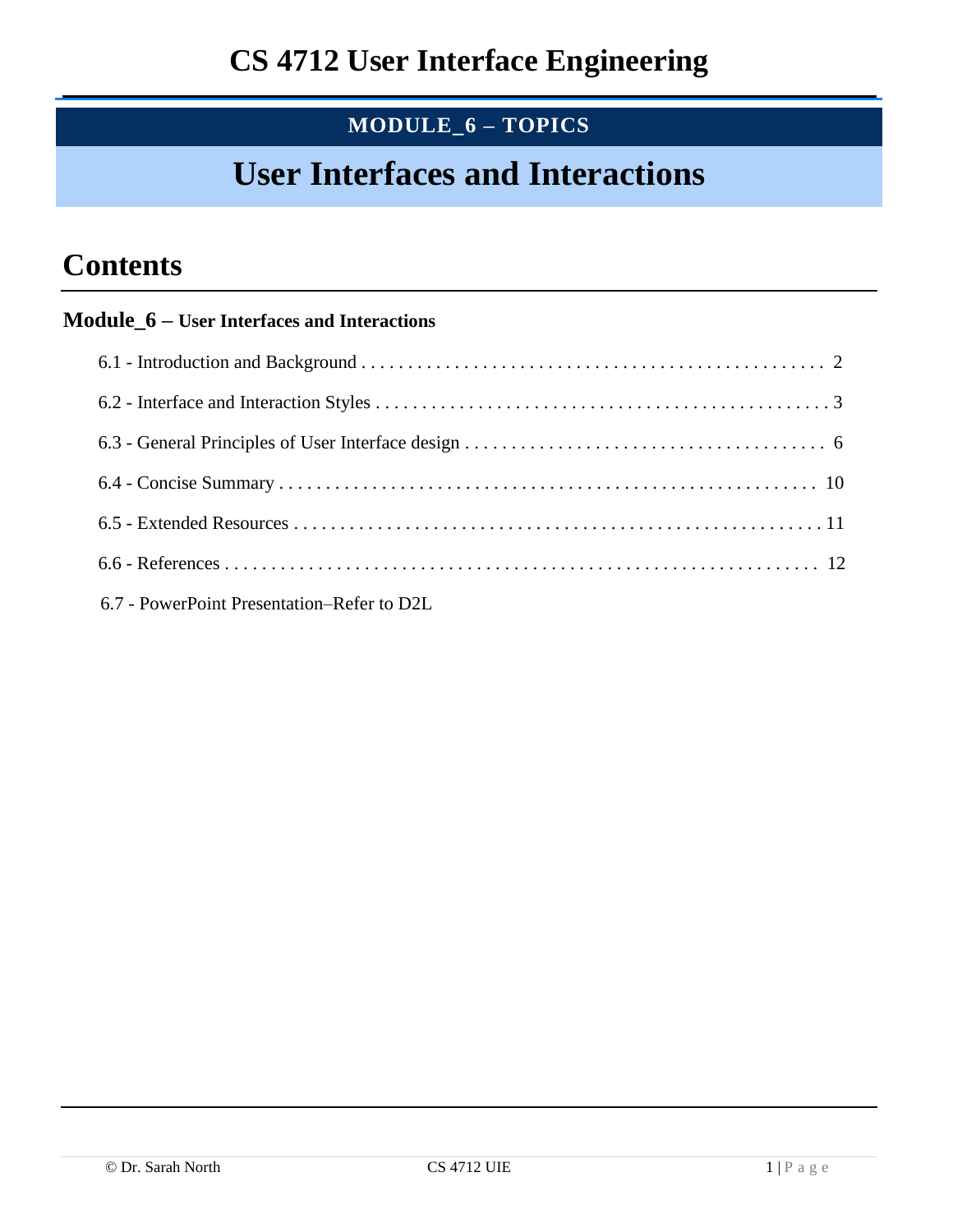## **MODULE\_6 – TOPICS**

#### **USER INTERFACES AND INTERACTIONS**

#### **6.1 - Introduction and Background**

Within the past several decades, the way people have been interacting with each other has been changing at an increasing rate; much of this is due to the waves of successful research in Human-Computer Interaction (HCI). As stated by Myers in "A Brief History of Human Computer Interaction Technology," another effect of the evolution in Human-Computer Interaction is that with every new model of computer, cellular device, or Internet of Things (IoT) device, the process of computing at a fundamental level is changed. A small modern example that has a big impact on society is the way in which cellular devices keep on changing in shape and in size (Myers). Keyboards are getting smaller while screens are becoming larger. All this change emphasizes the importance of user interfaces and interactions.

Technology has progressed because it is taught and emphasized in schools. As a result, there are high schools specialized in science, technology, engineering, and mathematics. Most of the successful stories we hear in the news are from universities that spend the majority of its resources in STEM research, and we should give credit to where it is due.

Some of the most basic interactions are keystones for advancements in technology. For example, direct manipulation of graphical objects, from moving around screens on a monitor and resizing objects to a user's preference, is very important, because making the user happy in the first place is what drives innovation and upgrades. Someone could say the functionality of being able to resize windows on a computer would be one of the world's first widgets for a computer. To take this a step further, drawing using a simple paint program was the next step. Watching lines being created in real time by the user was amazing, especially when it was virtual. This helped many artists come up with new ideas of art and pushed that industry to new realms as well. Text editors became the new typewriters (Myers).

Another basic interaction that was a keystone in developing how people interact today was the mouse. Myers says the mouse is as integral as breathing. Sure, someone could still maneuver through a computer without a mouse, but the average user would not be doing that. The average user will be wanting to just point and click instead. When the point-and-click feature came about, this revolutionized the computer industry and made computers more user-friendly, which in return allowed more users able to use computers.

The mouse was just a catalyst though. Now, as technology is advancing more rapidly, users are able to simply touch the screens of their mobile devices and do whatever task they would like to do. There are even further advances now so that users are also able to look at their phones to unlock them and make purchases. There are now gestures you can do in front of devices which will allow certain functions.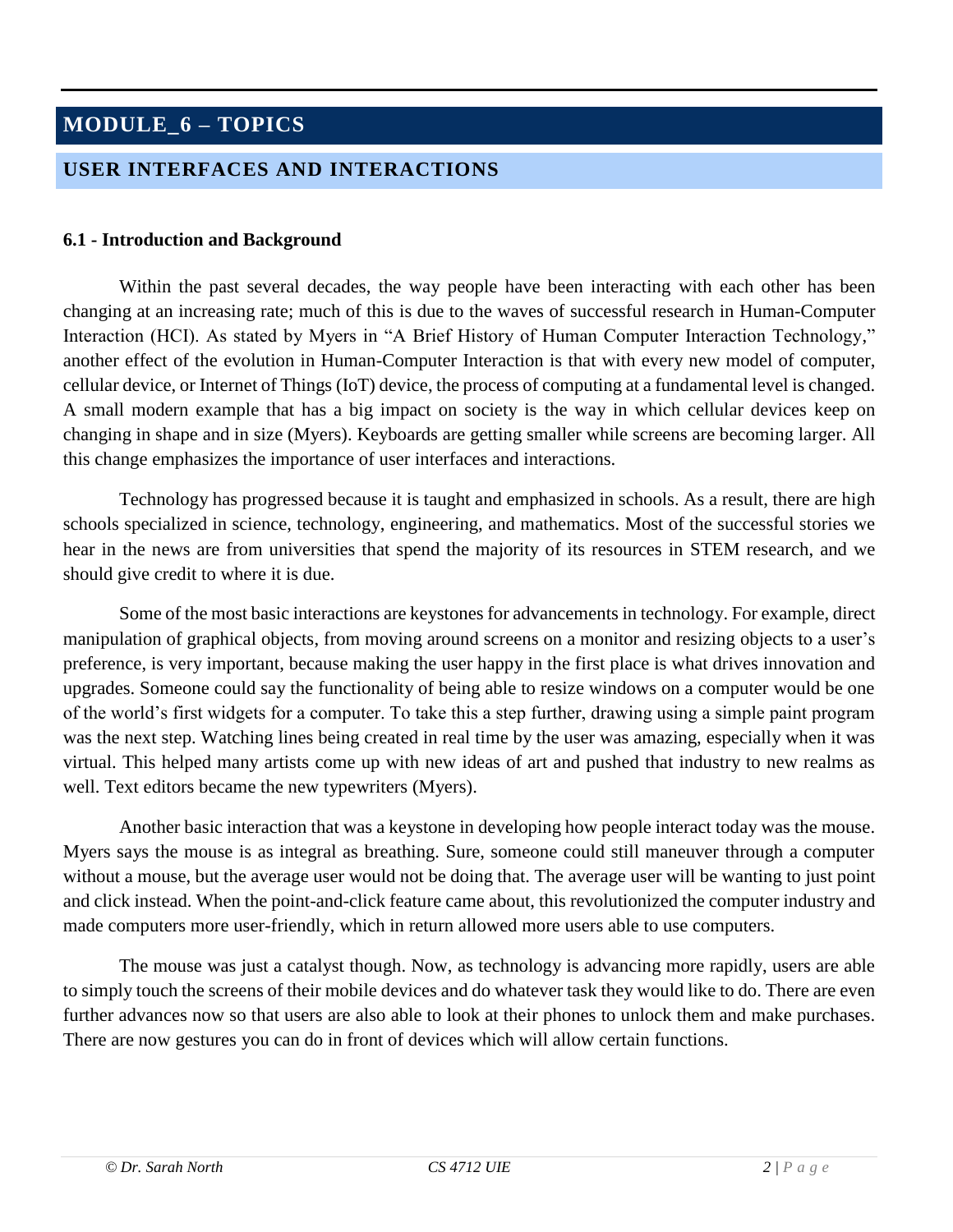#### **6.2 – Interface and Interaction Styles**

Direct manipulation is an interaction pattern of real, incremental, and reversible actions. This behavior is instantly visible on the screen. An object in HCI mode refers to the user as though it were handled directly by an action in the real world.

Direct manipulation has many characteristics and is represented as physical procedures rather than complex syntax. Actions are already performed through clicks, button presses, menu selections, and gesture touches. Drag-and-drop file transfers are directly analogous in the real world, and move operations include a valid ID that makes learning and remembering easier. With continuous feedback and incremental reverse action, it is easy to see why the status of the system leads to the correct result for each task. As a result, when a user encounters an error, they can easily see the cause of the error and return easily. Conversely, the command-line interface can contain multiple components that can cause errors in a single user command.

By visually presenting potential activities and activities within the system, users can see what they can do by recognizing processes that are likely to achieve their goals without remembering them. They do not have to learn and remember complex syntax. As a result, the online processing interface may require initial modifications, but the learning required may be less important.

All interfaces are based on the audience of the DM drawing component. As the number of touch devices rapidly increased, the digital user interface DM has changed in many areas away from the metaphor of the original office. Improved reality systems and virtual reality will make Dubai's financial markets a new world. In spite of many negative aspects, large-scale direct processing on most user interfaces is recommended. All interaction methods carry some flaws, and if one does not pay attention to detail, it can result in breakage. UX does not have a magic bullet, but obviously design ideas that can improve usability are obvious.

The user interface is based on the concept of direct manipulation by multi-touch gestures. There are various types of gestures: swiping, tapping, pinching (pinching with two fingers), and reverse pinching (pinching with two fingers). In addition, some applications use a built-in accelerometer to rotate the device vertically to rotate the screen horizontally or vertically.

Direct manipulation is closely related to interfaces that use windows, icons, menus, and the WIMP GUI, as they always incorporate at least some direct manipulation. However, direct manipulation with these other terms should not be confused, because it does not include the use of windows or even output graphics. For example, direct processing concepts can be applied to interfaces for blind or visually impaired users, using a combination of hardware and audio and touch software.

#### **6.3 – General Principles of User Interface Design**

When looking to create a user interface design, one must consider what the interface is being designed for. What does the user want, what will the users use it for, and what device will the user use the interface on? Then one will need to mold the interface to what the user has specified and/or what is going to be required from the user, while fitting it into a specified device. When doing this, there are some general principles or rules for design that one can follow when designing an interface for the user.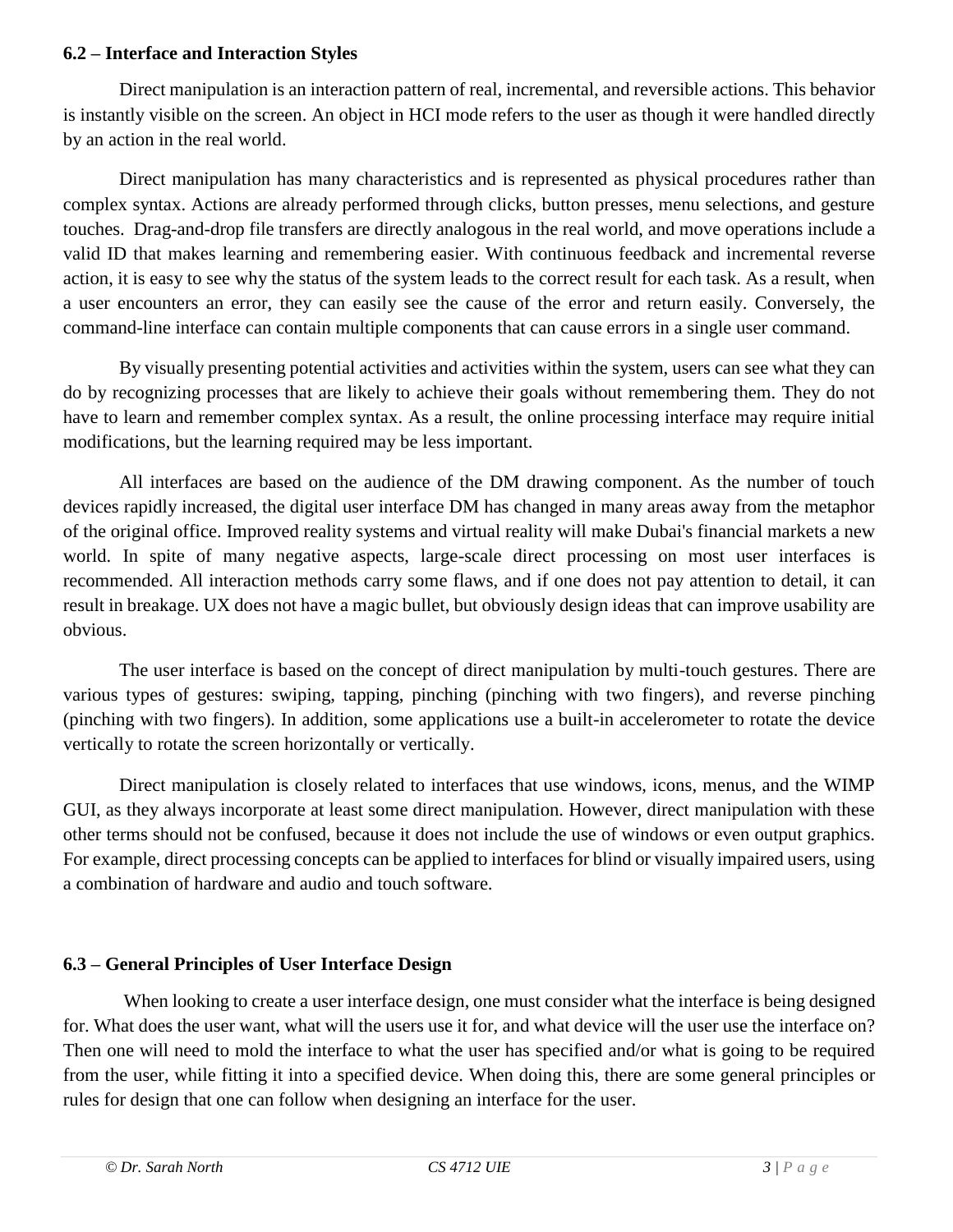There is one obvious starting point: the user will have to know and understand how to start the interaction with the interface. In other words, the interface should be "obvious" for the user to start. This can also be defined as being pre-attentively processed: "These preattentive features have been proven to 'pop-out' to the user and it includes things like size, value, hue, orientation, shape, enclosure, blurriness and movement." (*User Interface Design Principles for Interaction Design)* A starting point would be needed for a design, because every new interaction with a new interface involves a certain learning process. Humans can learn through finding a pattern throughout certain details, and when learning an interface this is no different. In order for the user to learn a new interface as easily as possible, the user must know where to begin. An example would include getting a brand new laptop. The user would need to know where a definitive start button is in order to begin to learn the new device/interface. The user when starting the interface should almost get full understanding of the subject matter as soon as they take one look at the interface.

At any given point during the user's interaction with the interface, the user must know how to reverse an action. This "reverse" includes items such as how to exit a session or end a session or how to return to a previous action. This reverse doesn't necessarily need to "pop-out" as much as the starting action, but it will still need to be obvious to the user: "The reversal should almost be omnipresent and clear, but at the same time subtle." (*User Interface Design Principles for Interaction Design*)

This leads on to the next principle, Consistency. When designing a new interface you will need to be consistent with the way the interface is designed. Patterns should be consistent throughout the interface. The user will be able to depend on an acceptable level of consistency in order to reinforce the pattern. Consistency is one of the most comprehensive principles when it comes to good interface design.

What makes a good interface is the overall visualization of the interface. The way the information will be presented to the user is very important. It will determine how the user will sense and feel while also putting as much information as possible into a quick, perceptual encounter. The visualization of a large amount of information is incredibly important when designing an interface. The interface should be able to transform large amounts of incomprehensible data into something the user should be able to understand with ease. Not only should they be able to process the data with ease, but the information should be visually engaging to the user. This will assist the user to navigate the interface, because it will engage the user and keep the user interested with the information presented. One of better visual forms is one that reflects the nature of the content in a very stimulating way. (*User Interface Design Principles for Interaction Design*) An interface that has failed to keep the user engaged is poor in practice, because the user will disengage from the interface and will no longer interface with the content provided. A good example of an interface keeping the user engaged would be along the lines of a Museum exhibit. It will show off the information it would like the user to see and relays the information in an engaging form. An application with an engaging interface will make the user want to return and continue to use the application.

To expand further on the general principles listed above, when designing an interface one will have to design it in a supportive rather than a decorative way. This pretty much means that "the information being presented in one medium needs to support, relate to, or extend the information presented in the other medium."(*Principles of Educational Multimedia User Interface Design*) When one adds very closely related or very supporting images, illustrations, text or sound in the context of information, it greatly improves the learning performance of the user.

Users will want to see multimedia presented synchronously. This means that for example, when a student is in a lecture, they are more likely to grasp the problem or topic at hand if the lecture is accompanied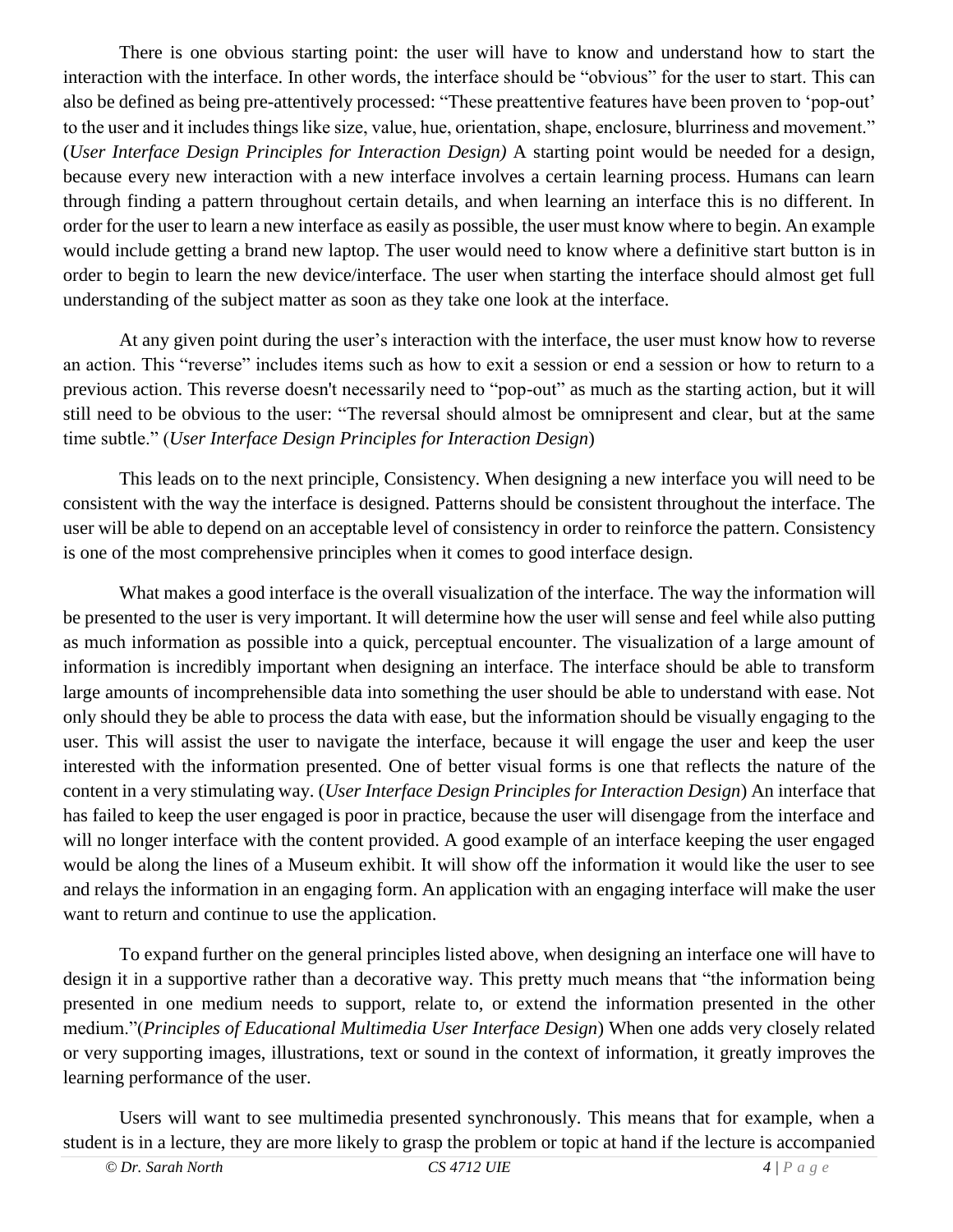with a visual aid and or real time problem being solved. The user wants the information to be displayed synchronously. (*Principles of Educational Multimedia User Interface Design*)

The user should not have to wonder whether different words, actions, or styles mean the same thing within an interface. The interface should follow platform conventions. Next the user should be able to recognize rather than recall. This means the interface should "lower the user's memory load by making objects, actions, and options visible." (*Usability Heuristics for User Interface Design*) The user should never have to go about and remember information from one part of the interface to another part. There should be instructions to use the system visible or easily retrievable whenever in the interface.

Visibility of system status is critical to a user interface. This means that the user should always know what the system is doing and what is happening through appropriate feedback within a reasonable time. Next, there should be a match between the system and the real world. This in a sense means that the interface should speak to the user with language, words, phrases and concepts that are familiar to the user. The system should do that rather than employing system-oriented terminology. Next is the user control and user freedom. Users will need to have clearly marked ways to navigate the interface: "Users often choose system functions by mistake and will need a clearly assigned 'emergency exit' to leave the unwanted state without having to go through an extended dialogue." (*Usability Heuristics for User Interface Design*) The user doesn't want to have to search for a way to navigate the application, but instead the user would like to know at all times how to get back to a certain page and or how to move forward through the interface without any problems. Another factor to consider is, as stated above, consistency and standards. The user should not have to wonder whether different words, actions, or styles mean the same thing within an interface. The interface should follow platform conventions. Next the user should be able to recognize rather than recall.

Along with that, the interface should be flexible and efficient as well as aesthetically pleasing to the eyes with minimalist designs. There should not be paragraphs of information being shoved at the user, and the actual design of the interface should be relevant to the information it is trying to convey. Finally, the interface that one is designing should always have a way to help the user send feedback to the creator. This helps the application improve. With user feedback the interface can fix or improve as a whole and make the experience of the user improve as well.

When designing an interface, a user must be presented with options that are clearly described and presented. When done efficiently, the user will be able to intuitively use the interface. The first step of designing a clear UI is removing all unnecessary elements. Remove any irrelevant or rarely used buttons, descriptions, pictures, etc. that do not benefit the interface. With these distractions removed, the user can focus more on productivity and efficiency by reducing his/her cognitive load. Once the correct set of controls have been established, ensure each are labelled clearly and appropriately, avoiding any jargon when available. Any uncertain term used can cause an obscuration of basic information resulting in confusion and frustration for the user.

At this point, a clear and simple but complete interface has been created. With this foundation, some styling effects can further simplify use. The first choice to consider is control size and placement. Ensuring each button, field, textbox, etc., is appropriately sized and placed, and thus draws an appropriate amount of attention, is an important concept to understand and very hard to master. For an exaggerated example: when filling out an online form, one expects a moderately-sized "Submit" button at the end of the form, not the middle. By placing these controls where and in a manner the user expects, he/she will be able to intuitively use the designed interface. Similarly, colors are often an intuitive way of conveying information. In the above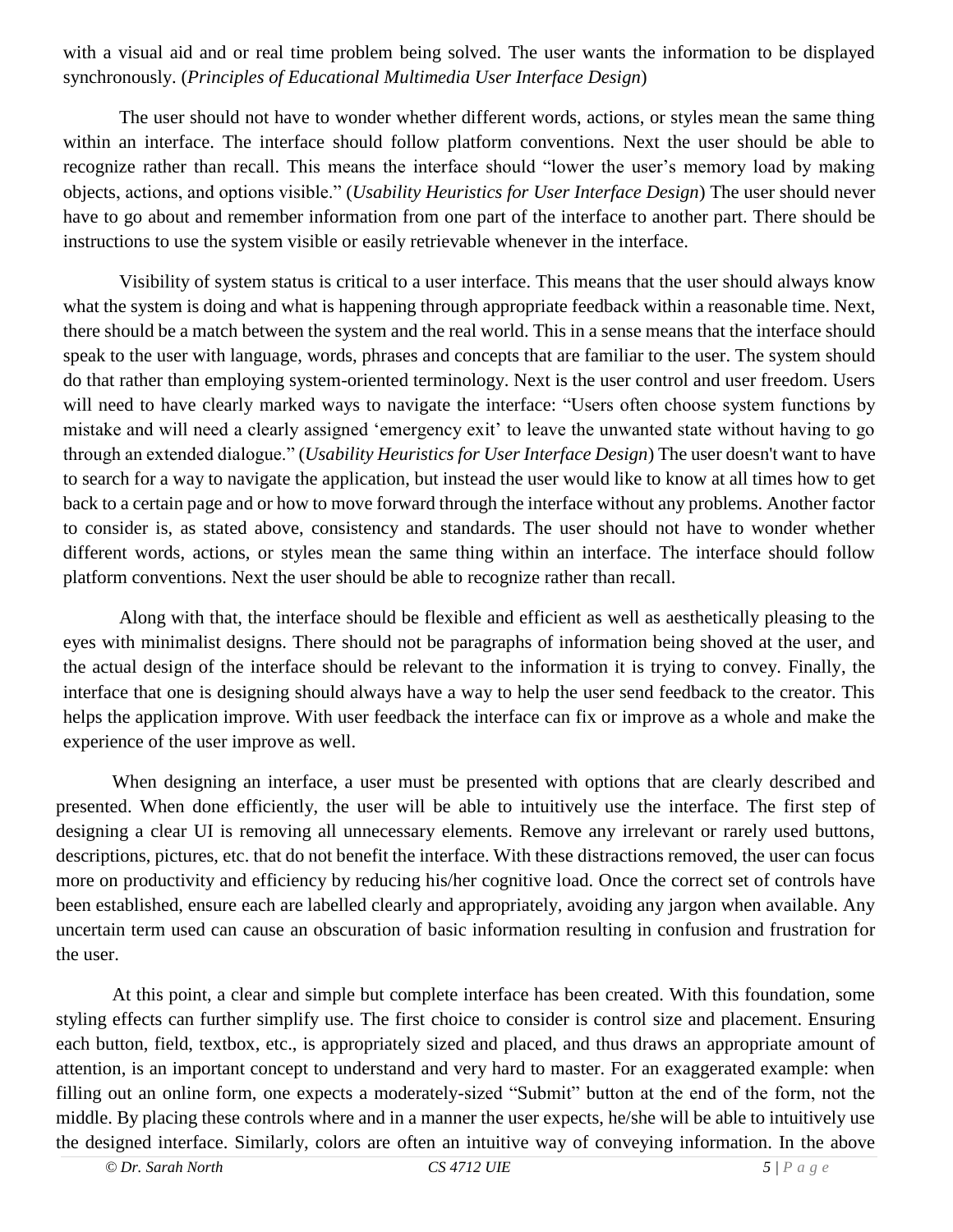example describing an online form, the user is said to be expecting a moderately-sized "Submit" button at the end of the form. By coloring this control in a vibrant color, the interface designer can draw the user's attention down to the control to further indicate its position and clarify the final step the user needs to take. By altering size, placement, and color, an interface designer can abstractly guide the user through the interface.

After the above basic principles have been applied, an interface is nearing the end of this design phase. Unfortunately, the aforementioned principles apply only to the average user; user interfaces must support all users. A simple and common example is color blindness. This condition affects 4.5% of people in Britain, and approximately three hundred million people worldwide [19]. As a result, color blind users must be considered while designing interfaces. Now that a target user has been identified, the designer must understand the user's challenges and provide alternate means of communication. In this instance, any control using color to convey information should also be paired with a visual cue illustrating the same information the color would. The illustration on the right shows a correct design for providing user feedback for an information query [20]. The illustration displays the necessity of visual cues ('x' or a check mark) for the color blind and a clear,

appropriate way to do so. This one small example is a gateway to understanding the delicate relationship between the human condition and interfaces and how the experience varies from person to person. Designing an interface that accommodates as many people as possible is necessary when developing a welldesigned, highly adopted interface.

| <b>First Name</b> | Ø<br>John                                     | <b>First Name</b> | John<br>Ø                                     |
|-------------------|-----------------------------------------------|-------------------|-----------------------------------------------|
| Last Name         | Ø<br>Doe                                      | Last Name         | Doe<br>Ø                                      |
| Email             | 0<br>john@email<br>please enter a valid email | Email             | john@email<br>Q<br>please enter a valid email |
| Password          | Ø<br>****                                     | Password          | Ø<br>****                                     |
|                   | <b>Submit</b>                                 |                   | Submit                                        |

#### **6.4 - Concise Summary**

Within the past several decades, the way or art of how people have been interacting amongst each other has been changing at an increasing rate, and this is all due to the results in the waves of successful research in Human-Computer Interaction (HCI). As stated by Myers in "A Brief History of Human Computer Interaction Technology", another effect of the evolution in Human-Computer Interaction is that with every new model of computer or mobile device, the process of computing at a fundamental level is changed.

Direct manipulation is an interaction pattern using real, incremental, and reversible actions. This behavior is instantly visible on the screen. An object in HCI mode refers to the user as though it were handled directly by an action in the real world.

All in all, general principles of user interface design are various different ideas or concepts that many people use when designing their interface. When someone is designing an interface there are also a few things they will need to consider beforehand: what the user wants, how the interface will look, how the user will interact, and what device the interface will be hosted on. They will then need to fully design the interface around those parameters while also maintaining with a constant design focus.

What makes a good interface is the overall visualization of the interface. The way the information will be presented to the user is very important. It will determine how the user will sense and feel while also putting as much information as possible into a quick, perceptual encounter. The visualization of a large amount of information is incredibly important when designing an interface. The interface should be able to transform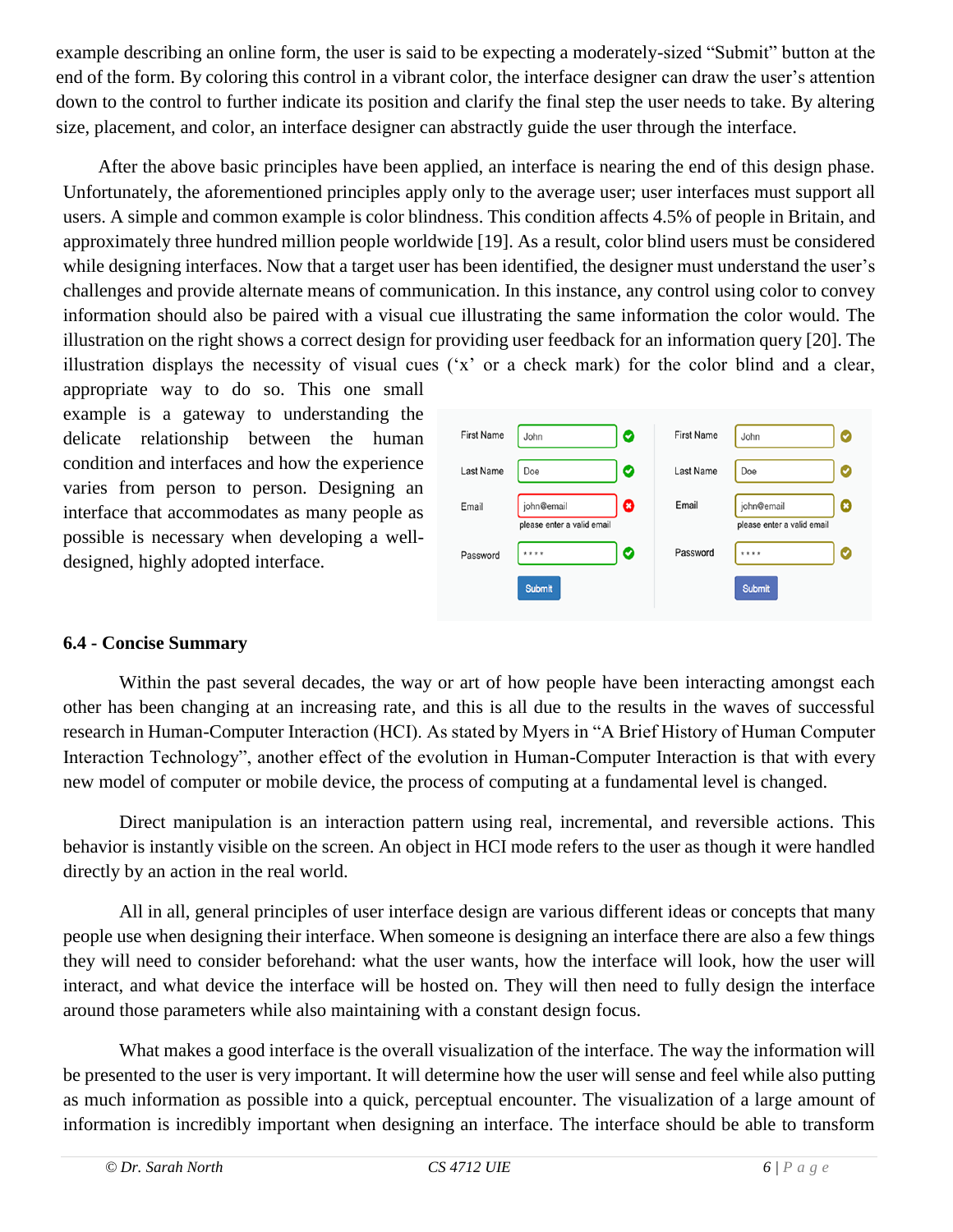large amounts of incomprehensible data into something the user should be able to understand with ease. Not only should they be able to process the data with ease but the information should be visually engaging to the user.

When developing an application and user interface not everyone is perfect and one can start to make mistakes. The interface may be too hard to navigate or there is too much information on the screen at once. The creator of the application/interface may never know about these issues unless they implemented a way for the user to send their feedback about their experiences with the application.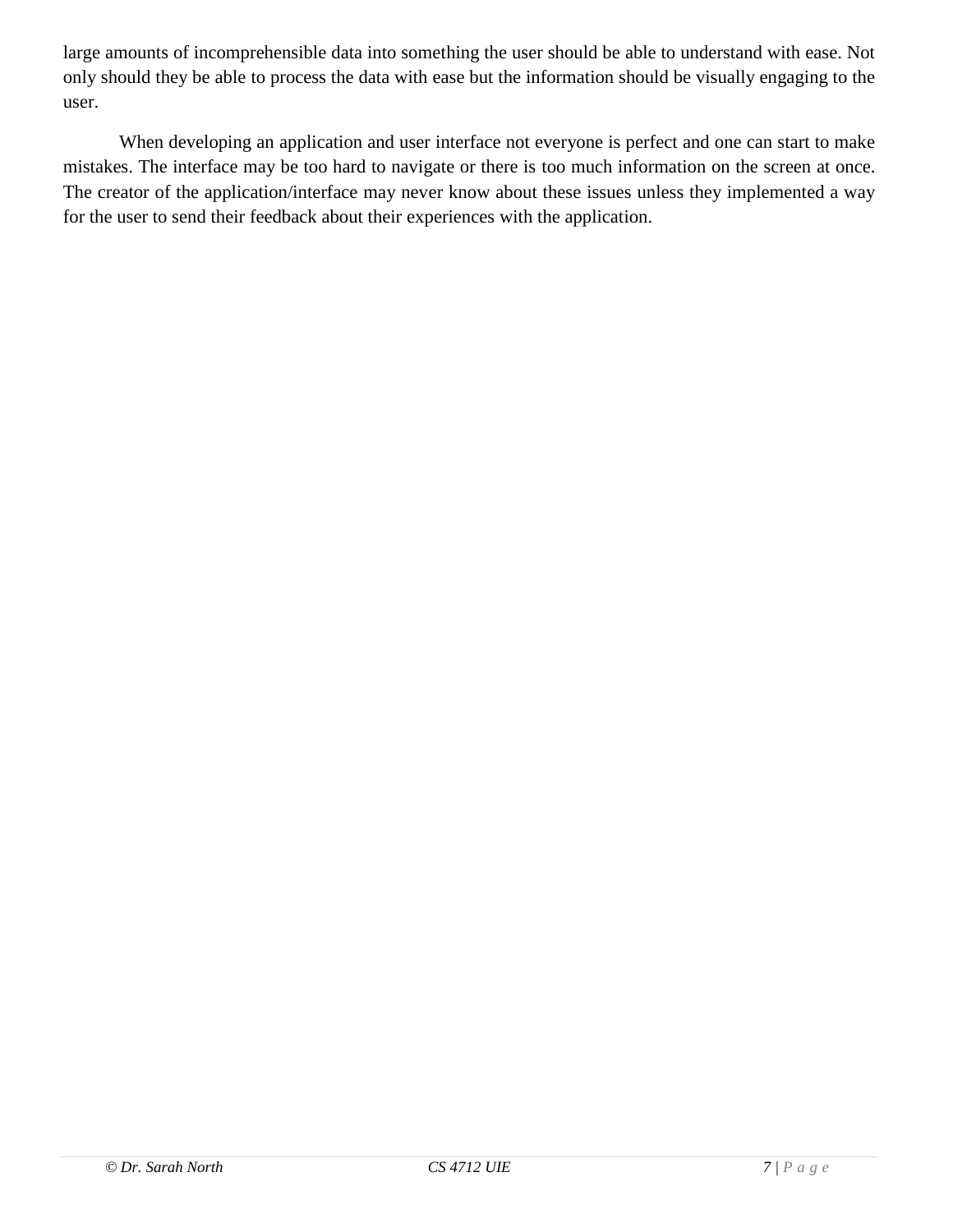#### **Descriptions & Links**

- 1. Video list 10 rules for good UI design. <https://www.youtube.com/watch?v=RFv53AxxQAo>
- 2. Video lists 5 ideas of what a good UI design should have.: <https://www.youtube.com/watch?v=bqq4sdIDXas>
- 3. Video explain about broadcast of the Direct Manipulation presentation. <https://www.youtube.com/watch?v=CWgPe8VjTsM>
- 4. Video addresses cutting-edge issues in human-computer interaction. These broadcasts bring some of the best minds in the field together and question-and-answer sessions. <https://www.youtube.com/watch?v=cepMzVwLiik>
- 5. Video shows the 6 common types of UI Users: <https://www.youtube.com/watch?v=4g3HQoFgTmo>
- 6. Video shows examples of how to design Modular UIs. <https://www.youtube.com/watch?v=agPAklO7slY>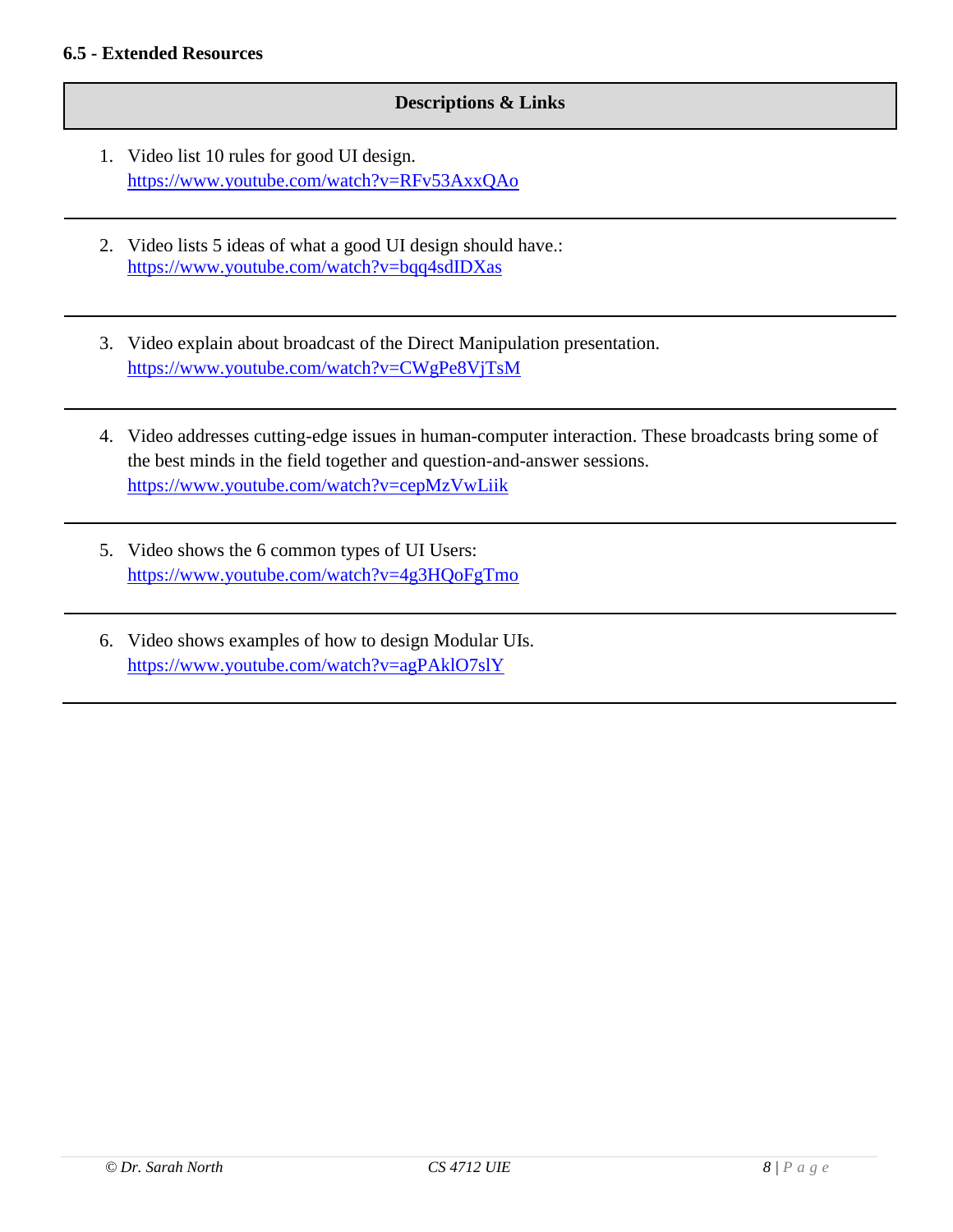#### **6.6 - References**

- Alsos, O.A.A., & Dabelow, B.D. (2010). Stylus, Finger, or Buttons? A Comparative Evaluation Study of Interaction Techniques for PDAs in Point-of-Care Situations. Trondheim,
- Norway: University of Heidelberg. http://folk.ntnu.no/oleanda/papers/Interaction%20Styles%20(manuscript).pdf
- Bitovi UX & Design. (2017, August 11). Examples of Modular User Interface Design. Retrieved from https://www.youtube.com/watch?v=agPAklO7slY
- BenShneiderman. (2008, January 21). Retrieved July 08, 2019, from https://www.youtube.com/watch?v=CWgPe8VjTsM
- Elegant Themes. 2019, January 9. 10 Rules of Good UI Design to Follow. Retrieved July 08, 2019, from https://www.youtube.com/watch?v=RFv53AxxQAo
- Hoolakian, M. (2018, April 22). Direct Manipulation. Retrieved from https://www.youtube.com/watch?v=cepMzVwLiik

Jacob, R. J., Leggett, J. J., Myers, B. A., & Pausch, R. (1993). Interaction styles and input/output devices. Behaviour & Information Technology, 12(2), 69-79. [https://scholar.google.com/scholar\\_url?url=http://www.cs.tufts.edu/~jacob/papers/bit.pdf&hl=en&sa](https://scholar.google.com/scholar_url?url=http://www.cs.tufts.edu/~jacob/papers/bit.pdf&hl=en&sa=T&oi=gsb-gga&ct=res&cd=0&d=11766685457526079021&ei=NiIQXcDDLM6_yASZ6L2oBQ&scisig=AAGBfm3MySBruAJ87rJVbiUezLfEqbDHOQ)  $=T&oi=gsb$ [gga&ct=res&cd=0&d=11766685457526079021&ei=NiIQXcDDLM6\\_yASZ6L2oBQ&scisig=AAG](https://scholar.google.com/scholar_url?url=http://www.cs.tufts.edu/~jacob/papers/bit.pdf&hl=en&sa=T&oi=gsb-gga&ct=res&cd=0&d=11766685457526079021&ei=NiIQXcDDLM6_yASZ6L2oBQ&scisig=AAGBfm3MySBruAJ87rJVbiUezLfEqbDHOQ) [Bfm3MySBruAJ87rJVbiUezLfEqbDHOQ](https://scholar.google.com/scholar_url?url=http://www.cs.tufts.edu/~jacob/papers/bit.pdf&hl=en&sa=T&oi=gsb-gga&ct=res&cd=0&d=11766685457526079021&ei=NiIQXcDDLM6_yASZ6L2oBQ&scisig=AAGBfm3MySBruAJ87rJVbiUezLfEqbDHOQ)

- Krusche, Stephan. Bruegge, Bernd. (2014) *User Feedback in Mobile Development*. Technische Universitat Munchen.
- Lawrence J, Najjar. (2001). *Principles of Educational Multimedia User Interface Design*, GA Tech Research Institute.
- Murtagh, F. Taskaya, T. Contrera, P. Mothe, J. Englemier, K. (2003) *Interactive Visual User Interfaces: A Survey*, Springer Netherlands.
- Myers, B. A. (1996). *A Brief History of Human Computer Interaction Technology*. Pittsburgh, PA: Carnegie Mellon University.
- Thomasr182. (2013, November 06). 6 Common Types of User Interfaces. Retrieved from https://www.youtube.com/watch?v=4g3HQoFgTmo
- Nielsen, Jakob. (1995). *Usability Heuristics for User Interface Design.* Google Scholar